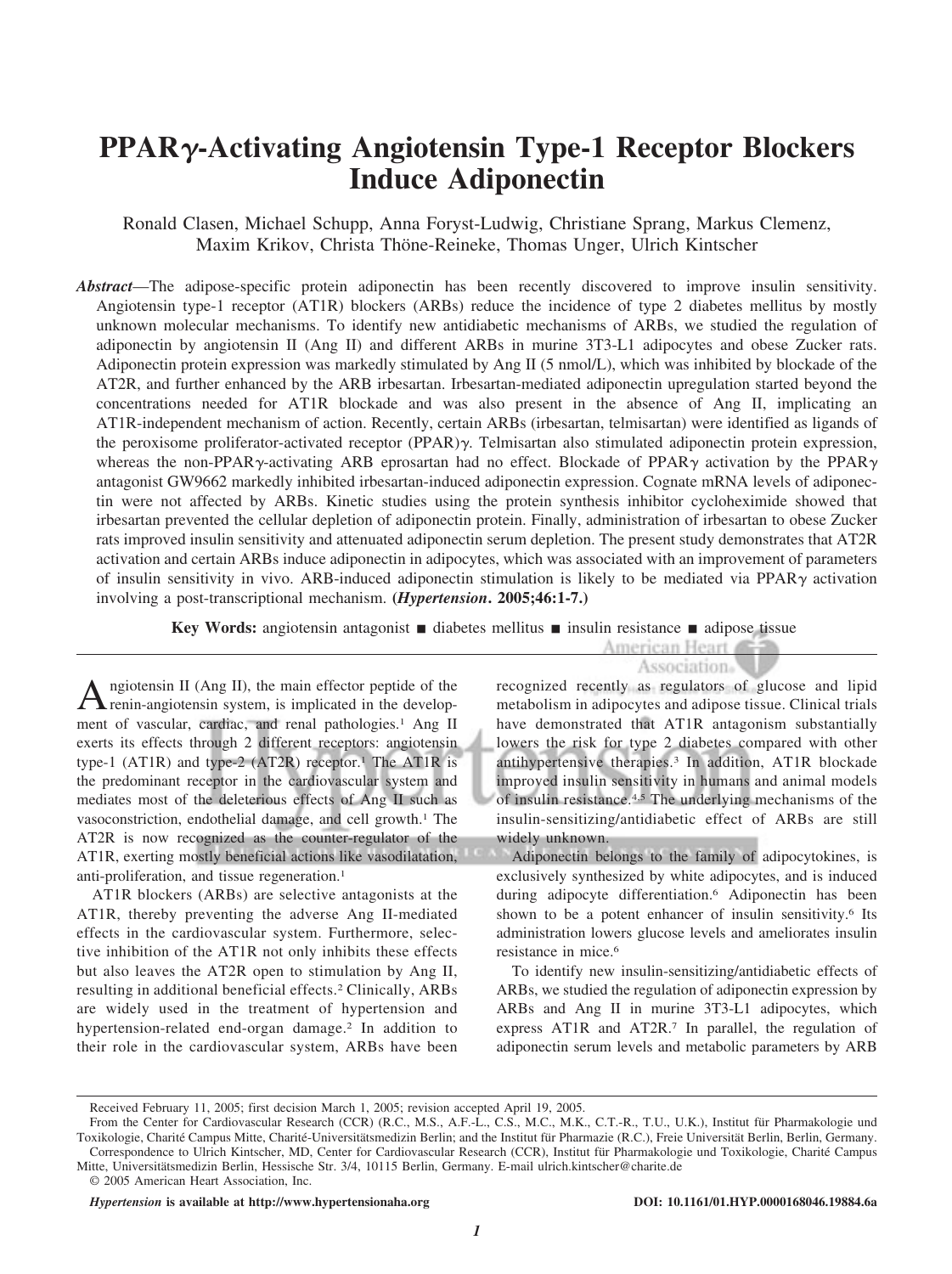treatment was examined in obese Zucker rats, a model of obesity-induced insulin-resistance.

#### **Methods**

#### **Cell Culture**

The 3T3-L1 preadipocytes were differentiated as previously described.<sup>8</sup> Adipocytes were serum deprived for 16 hours and then treated with vehicle or various effectors as outlined (see http:// hyper.ahajournals.org for an expanded Methods section).

## **Western Immunoblotting**

After stimulation with the indicated agents, protein isolation, electrophoresis, and blotting were performed as previously described.9 Blots were incubated with an anti-adiponectin mouse monoclonal antibody (1:10 000 dilution).

### **Quantitative Real-Time Polymerase Chain Reaction**

Real-time polymerase chain reaction was performed as previously described with an ABI 7000 sequence detection system.8 Mouse 18S ribosomal RNA and rat  $\beta$ -actin were chosen as endogenous controls (housekeeping genes) (see http://hyper.ahajournals.org).

#### **Measurement of Proteasome Activity**

After stimulation with the indicated compounds for 24-hour and cycloheximide incubation, activity of the proteasome was assessed in cell lysates of 3T3-L1 adipocytes by using the synthetic peptide substrate Suc-Leu-Leu-Val-Tyr linked to the fluorometric reporter aminomethyl coumarin. Lysates were incubated in incubation buffer containing an ATP regenerating system, and 0.2 mmol/L Suc-Leu-Leu-Val-Tyr aminomethyl coumarin. Aminomethyl coumarin hydrolysis was quantified in a Gemini EM microplate spectrofluorometer (Molecular Devices).

#### **Animals**

Male obese Zucker *fa/fa* rats (8 to 9 weeks of age) received either vehicle (saline) or 50 mg/kg per day of irbesartan by gavage for 21 consecutive days. Serum samples were analyzed at day 0 and 21 for glucose, triglycerides, insulin, and adiponectin according to the manufacturer's guidelines, and the Homeostasis Model Assessment Index for Insulin Resistance (HOMA-IR index) was calculated. Tissue samples from fat were prepared from 11-week-old male obese Zucker *fa/fa* rats. Explanted epididymal fat samples were treated for 24-hour ex vivo with the indicated compounds, and total RNA was isolated.

#### **Statistical Analysis**

For analysis of densitometry results, unpaired *t* tests were performed. In experiments comparing multiple ARBs, 1-way ANOVA with Bonferroni multiple comparison testing was used. In animal experiments, differences between treatment groups were evaluated by unpaired *t* test, and differences from day 0 to day 21 within 1 group were analyzed by paired *t* test. Statistical significance was designated at  $P<0.05$ . Values are expressed as mean $\pm$ SEM.

#### **Results**

## **Ang II Induces Adiponectin Protein Expression Via AT2R Activation**

Adiponectin protein expression was significantly induced by Ang II reaching a maximum after 24 hours at 5 nmol/L  $(1.4 \pm 0.2 \text{-}$  fold induction versus vehicle-treated cells;  $P \le 0.05$ ) (Figure 1A). Blockade of the AT2R by the selective AT2Rantagonist PD123319 led to a dose-dependent, almost complete inhibition of Ang II-induced adiponectin expression, and AT2R stimulation with the selective agonist CGP 42112A markedly induced adiponectin expression, indicating that activation of the AT2R is required for Ang II-induced adiponectin expression (Figure 1B and 1C). The ARB irbesartan prominently enhanced Ang II-induced adiponectin protein expression at 10  $\mu$ mol/L (1.6±0.1-fold induction versus Ang II-treated cells,  $P \le 0.01$ ;  $2.7 \pm 0.2$ -fold induction versus vehicle-treated cells, *P*<0.01) (Figure 1D). Irbesartan at concentrations sufficient to completely block AT1Rs (0.1 and  $1 \mu$ mol/L) had no effect on adiponectin protein expression, suggesting that the AT1R is not involved in Ang II-mediated adiponectin induction, whereas irbesartanstimulated adiponectin expression might be independent of the AT1R (Figure 1D).

## **ARB-Induced Adiponectin Protein Expression Is Mediated Via PPAR<sub>Y</sub> Activation**

To further study the mechanism of irbesartan-induced adiponectin protein expression, adipocytes were stimulated with Ang II in the presence of irbesartan and the AT2R blocker PD123319. Blockade of the AT2R by PD123319  $(5 \mu \text{mol/L})$ did not affect irbesartan-induced adiponectin protein expression, implicating that AT2R activation is not required for irbesartan's action (Figure 2A). Irbesartan (10  $\mu$ mol/L) induced adiponectin protein expression also in the absence of Ang II, underscoring that the blockade of Ang II-mediated effects (via AT1R) is not involved in irbesartan-stimulated adiponectin expression (Figure 2B).

We and others have recently demonstrated that irbesartan induces the activation of the nuclear hormone receptor PPAR $\gamma$  as a partial PPAR $\gamma$  agonist independent of its AT1R blocking properties.<sup>8,10</sup> Antagonizing PPAR $\gamma$  activity with the selective antagonist GW9662 (30  $\mu$ mol/L) potently blocked irbesartan-induced adiponectin protein expression (Figure 2C). Pioglitazone (10  $\mu$ mol/L), a full PPAR $\gamma$  agonist, also stimulated adiponectin protein expression, which was inhibited by the PPAR $\gamma$  antagonist GW9662 (30  $\mu$ mol/L) (Figure 2C). The PPAR $\gamma$ -activating ARB telmisartan also markedly induced adiponectin protein expression, whereas eprosartan, a non-PPAR $\gamma$ -activating ARB, had no effect (Figure 2D). Together these data demonstrate that certain ARBs with  $PPAR\gamma$ -activating properties (irbesartan, telmisartan) induce adiponectin protein expression independently of the adipocytic RAS and their AT1R-blocking properties.

## **PPAR-Activating ARBs Induce Adiponectin at a Post-Transcriptional Level**

Irbesartan, telmisartan, and pioglitazone did not affect adiponectin mRNA expression in adipocytes (Figure I).

## **The PPAR-Activating ARB Irbesartan Prevents Cellular Adiponectin Protein Depletion**

To study potential post-transcriptional mechanisms of adiponectin regulation, we examined protein expression in the presence of 10  $\mu$ g/mL cycloheximide to inhibit de novo protein synthesis. At the indicated time, steady-state levels of adiponectin were determined by immunoblotting (Figure 3A). In vehicle treated-adipocytes, adiponectin levels rapidly decreased during the time course of 4 hours. The half-life of adiponectin protein in 3T3-L1 adipocytes was estimated at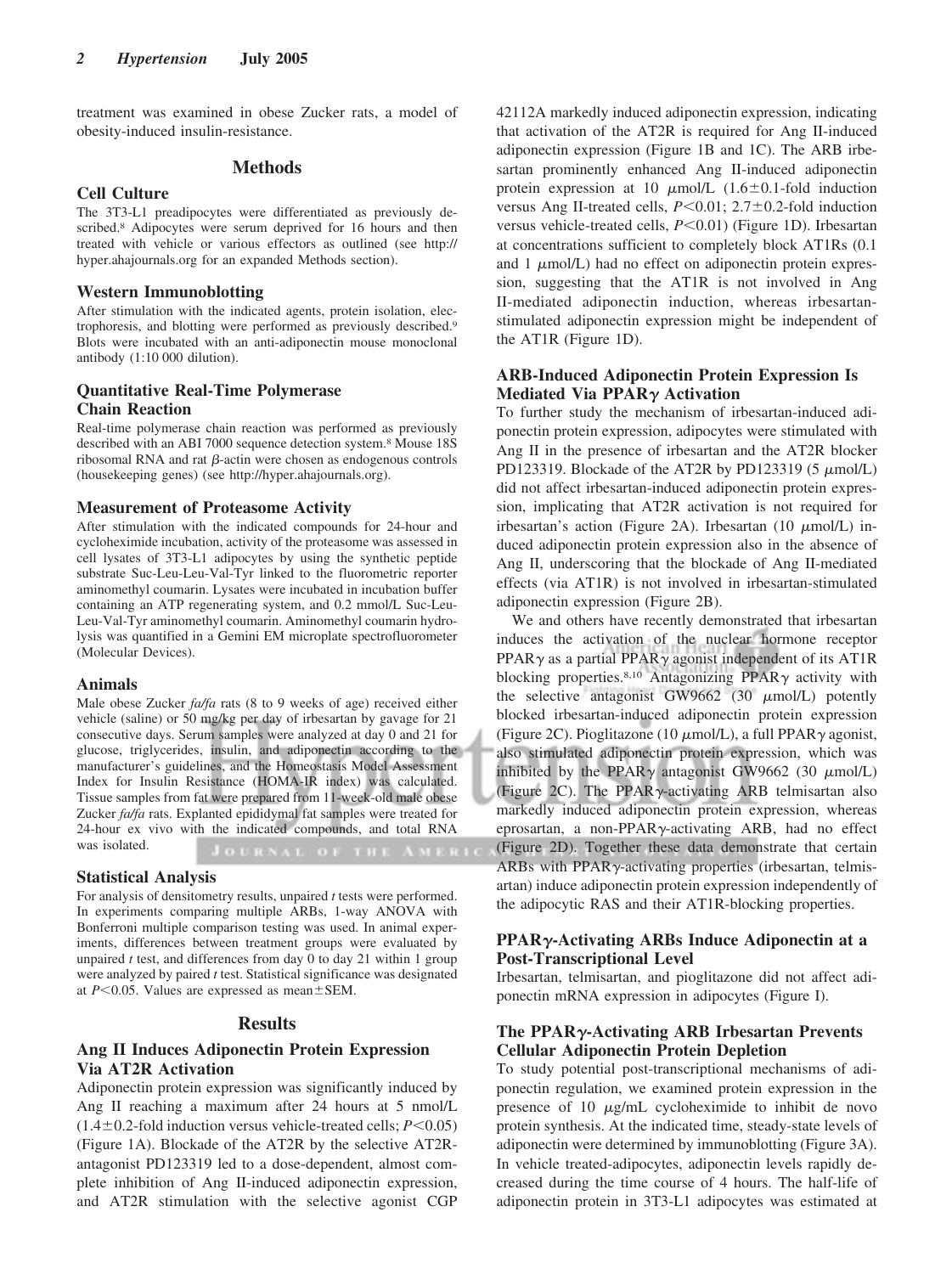

**Figure 1.** Ang II and the ARB irbesartan induce adiponectin protein expression. Adiponectin protein expression was measured by Western immunoblotting as described in Methods. Protein expression is shown relative to vehicle-treated controls (100%). A, Quiescent 3T3-L1 adipocytes were treated with Ang II for 24 hours. \*P<0.05 vs vehicle-treated controls. B, Cells were treated with Ang II (5 nmol/L) for 24 hours. The selective AT2R antagonist PD123319 (PD) was added 30 minutes before Ang II. \*P<0.05 vs vehicle-treated controls. #P<0.05 vs Ang II-treated cells. C, Cells were treated with the selective AT2R agonist CGP 42112A (CGP) for 24 hours. \*\* $P<0.01$  vs vehicle-treated controls. D, Cells were treated as described in (B). The ARB irbesartan (Irb) was added 30 minutes before Ang II. \*P<0.05 vs vehicle-treated controls. ##P<0.01 vs Ang II-treated cells. All experiments were repeated 3 times and densitometry results are presented as mean $\pm$ SEM.



**Figure 2.** ARB-induced adiponectin protein expression is mediated via PPAR $\gamma$  activation. Adiponectin protein expression was measured by Western immunoblotting as described in Methods. Protein expression is shown relative to vehicle-treated controls (100%). A, Quiescent 3T3-L1 adipocytes were treated with Ang II (5 nmol/L) for 24 hours. The ARB irbesartan (Irb, 10  $\mu$ mol/L), and the selective AT2R-antagonist PD123319 (PD) (5  $\mu$ mol/L) were added 30 minutes before Ang II. \*P<0.05 vs vehicle-treated controls. #P<0.05 vs Ang II-treated cells. B, Cells were treated for 24 hours with/without Ang II in the presence/ absence of Irb. \**P*<0.05 vs vehicle-treated controls. #P<0.05 vs Ang II-treated cells. C, Cells were treated for 24 hours with the PPAR $\gamma$  agonist pioglitazone (Pio) (10  $\mu$ mol/L) or the ARB irbesartan (Irb) (10  $\mu$ mol/L) in the absence of Ang II. The PPAR $\gamma$  antagonist GW9662 (GW) (30  $\mu$ mol/L) was added 30 minutes before stimulation.  $*P<0.05$  vs vehicle-treated controls. #P<0.05 vs Pio/Irb-treated cells. D, Cells were treated for 24 hours with eprosartan (Epro) (10  $\mu$ mol/L), telmisartan (Tel) (10  $\mu$ mol/L), and irbesartan (Irb) (10  $\mu$ mol/L), and pioglitazone (Pio) (10  $\mu$ mol/L) in the absence of Ang II. \* $P<0.05$  vs vehicle-treated controls. All experiments were repeated 3 times and densitometry results are presented as mean $\pm$ SEM.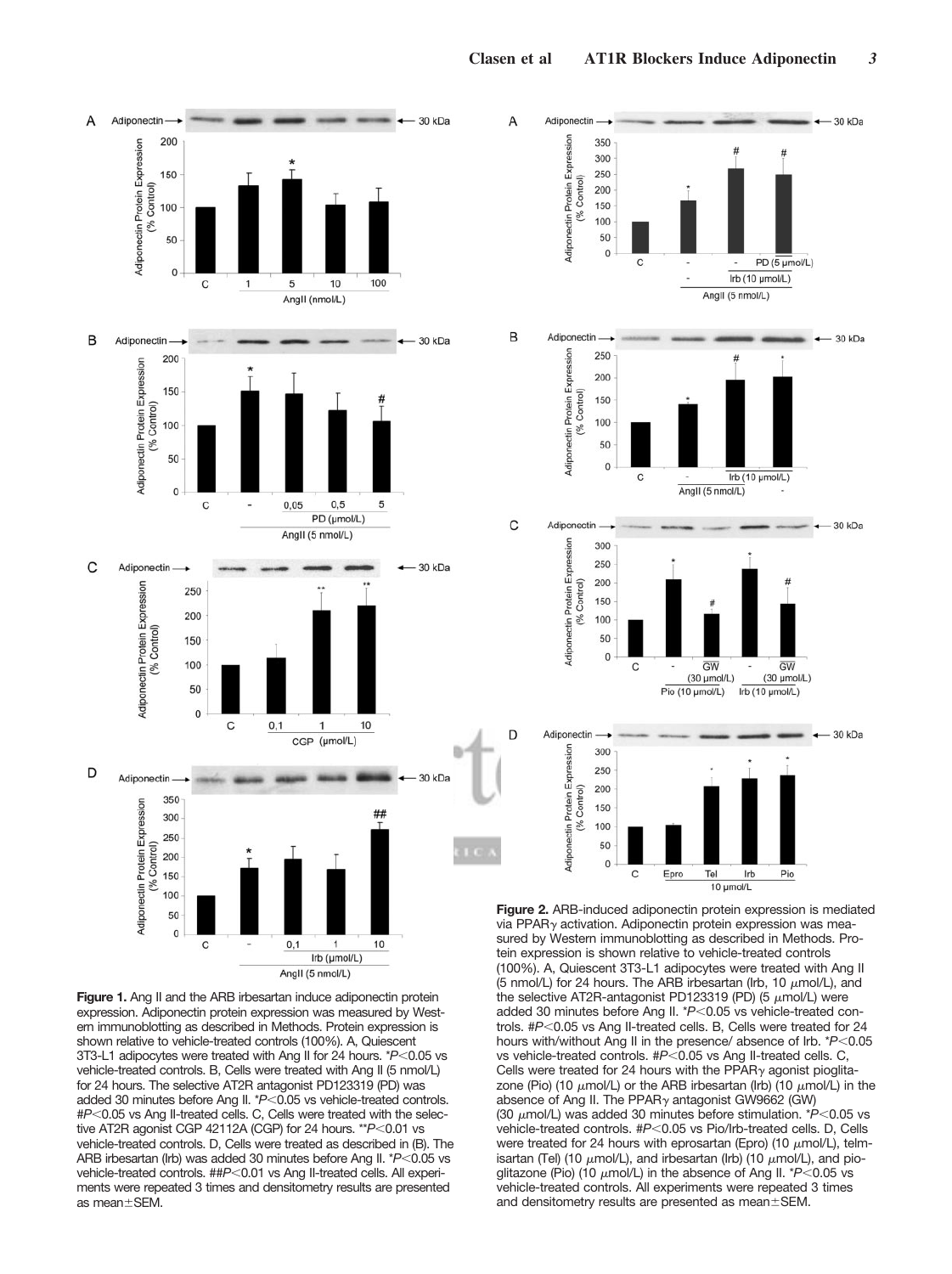

**Figure 3.** The PPAR $\gamma$ -activating ARB irbesartan prevents cellular adiponectin protein depletion. A, 3T3-L1 adipocytes were pretreated with the ARB irbesartan (Irb-treated, 10  $\mu$ mol/L) or vehicle for 24 hours, followed by incubation with cycloheximide (10  $\mu$ g/mL). After the indicated time periods, adiponectin protein expression was analyzed. Representatives and densitometry results of 3 separate experiments are presented. \**P*<0.05 vs vehicle-treated cells. B, Cells were pretreated with the ARB irbesartan (Irb, 10  $\mu$ mol/L) and the proteasome inhibitors MG132 (10  $\mu$ mol/L) and MG262 (0.1  $\mu$ mol/L), followed by incubation with cycloheximide (10  $\mu$ g/mL). After 4 hours, adiponectin protein expression was measured. Representatives and densitometry results of 3 separate experiments are presented. \**P*<0.05 vs vehicle-treated controls. C, Cells were pretreated with the ARB irbesartan (Irb) and the proteasome inhibitors MG132 (10 $\mu$ mol/ L), followed by incubation with cycloheximide (10  $\mu$ g/mL). After 4 hours, proteasome activity was measured as described in Methods. Activity is shown relative to vehicle-treated controls (100%). \* $P$ <0.05 vs vehicle-treated controls.

3.8 hours (Figure 3A). Irbesartan treatment prevented cellular adiponectin protein depletion and markedly prolonged protein half-life (Figure 3A). To clarify whether the decrease of adiponectin protein levels was a result of protein degradation, we studied the involvement of the proteolytic 26S proteasome complex by using the peptide aldehyde proteasome inhibitors MG132 (10 μmol/L) and MG262 (100 nmol/L). Pretreatment of adipocytes with both proteasome inhibitors blocked adi-

ponectin protein depletion to the same extent as irbesartan (10  $\mu$ mol/L). However, irbesartan did not directly affect proteasome activity, suggesting that the prevention of cellular adiponectin depletion by irbesartan results from a blockade of the ubiquitin–proteasome pathway upstream of the 26S proteasome complex (Figure 3B and 3C).

## **Irbesartan Treatment Maintains Adiponectin Serum Levels and Improves Insulin Sensitivity In Vivo**

To examine whether irbesartan-mediated adiponectin protein induction in vitro translates into adiponectin regulation and metabolic improvement in vivo, obese Zucker *fa/fa* rats, an animal model of obesity-mediated insulin resistance, were treated for 21 days with irbesartan (50 mg/kg, orally) or vehicle (saline, orally). Adiponectin serum levels and metabolic parameters were analyzed before (day 0) and after (day 21) treatment.

Arterial blood pressure was decreased by irbesartan treatment (mean arterial pressure day 21: vehicle:  $87 \pm 2.5$  mm Hg versus irbesartan:  $70.1 \pm 2$  mm Hg,  $P < 0.05$ ; systolic arterial pressure day  $21: 110 \pm 3.2$  mm Hg versus irbesartan:  $90.3 \pm 1.4$  mm Hg,  $P \le 0.05$ ). Final body weights increased similarly in both groups during the 21-day treatment period (Table I). Fasting glucose levels did not change during treatment and were similar in both groups (Table I). Compared with the vehicle-treated group, irbesartan treatment resulted in a significant 36% decrease of fasting insulin levels (Table I). In accordance with an improvement of insulin sensitivity, the irbesartan-treated group had a significantly lower HOMA-IR index compared with the vehicle-treated group (HOMA-IR index  $[mmol/L \times ng/mL]$  post-treatment: vehicle-treated:  $3.9 \pm 0.9$  versus irbesartan-treated:  $2.4 \pm 0.2$ ,  $P \leq 0.05$ ) (Figure 4A). In addition, triglyceride levels increased significantly by  $2.1 \pm 0.2$ -fold in the vehicle-treated group  $(P<0.05$  versus day 0), whereas irbesartan treatment markedly attenuated this increase  $(1.5 \pm 0.1)$ -fold versus day 0; NS; supplemental Table I). Irbesartan treatment prevented adiponectin depletion during the treatment period, whereas in the vehicle-treated group adiponectin serum levels declined by almost 20% (supplemental Table I; and Figure 4B). Absolute adiponectin levels did not differ among the groups at the end of treatment. These data indicate that irbesartan treatment improves metabolic parameters of insulin sensitivity in an in vivo model of obesity-induced insulin resistance, which is associated with the maintenance of adiponectin serum levels.

To analyze differences between  $PPAR\gamma$ -activating and non-PPAR $\gamma$ -activating ARBs in their ability to induce adiponectin protein expression in fat tissue, epididymal fat samples from Zucker *fa/fa* rats were stimulated ex vivo with eprosartan and irbesartan. Irbesartan also potently induced adiponectin protein expression in fat tissue, whereas eprosartan had no effect (Figure 4C). Adiponectin mRNA levels were not significantly regulated (data not shown). Consistently with its  $PPAR\gamma$ -activating properties, irbesartan also induced adipose expression of the PPAR $\gamma$ -target gene aP2 (Figure 4D).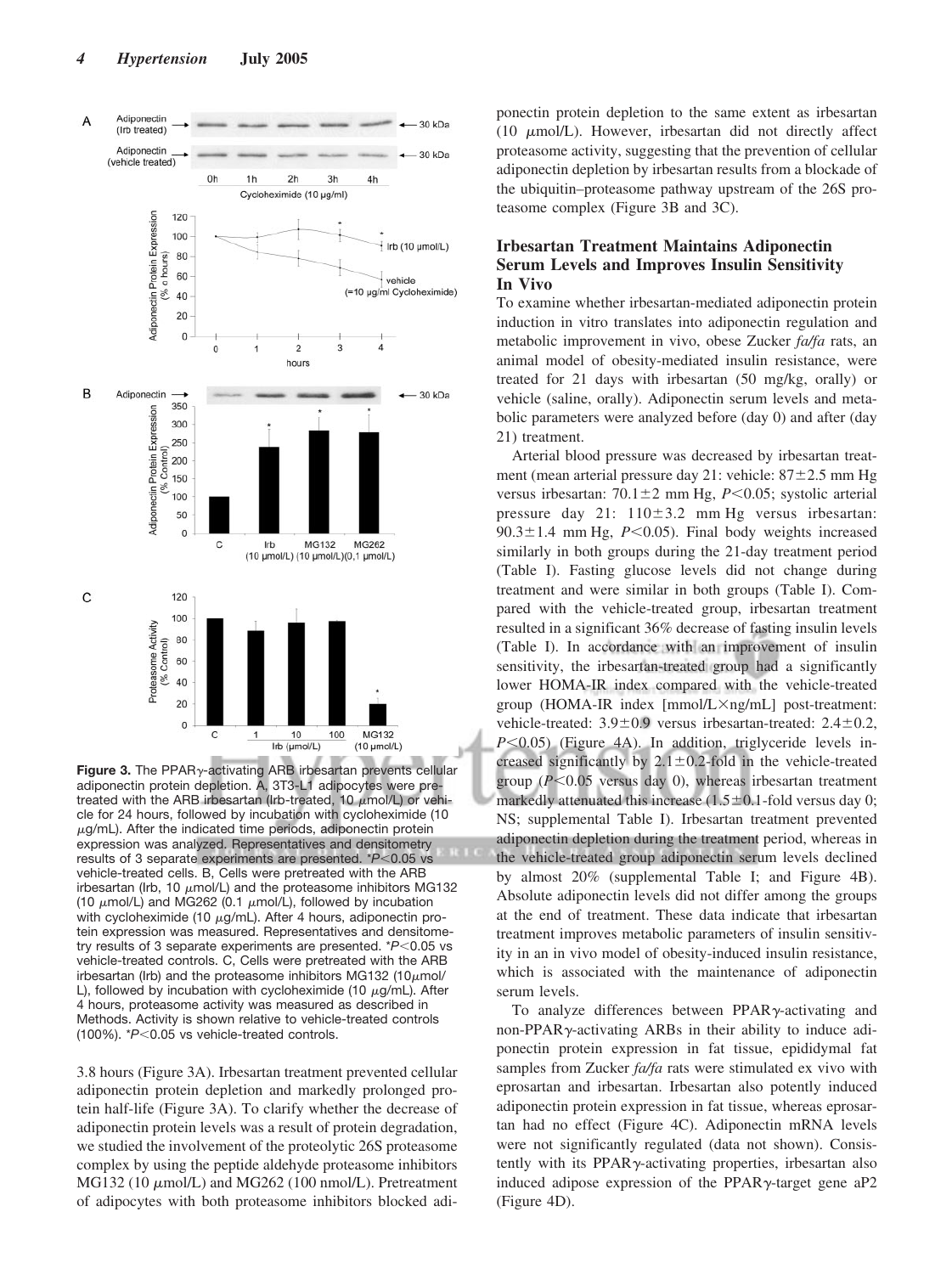

**Figure 4.** Irbesartan treatment maintains adiponectin serum levels and improves insulin sensitivity in vivo. Male obese Zucker  $fa/fa$  rats were treated with either vehicle (saline,  $n=7$ ) or 50 mg/kg per day of irbesartan ( $n=7$ ) for 21 consecutive days. A, Fasting serum glucose and insulin levels were measured, and the post-treatment HOMA-IR-index was calculated as described in Methods. Results are presented as mean±SEM. \*P<0.05 vs vehicle-treated animals. B, Fasting serum adiponectin levels were analyzed as described in Methods. Results are presented as percentage decrease of serum adiponectin level during treatment. Results are presented as mean±SEM. \*P<0.05 vs vehicle-treated animals. C, Epididymal fat tissue samples were prepared as described in Methods. Fat tissue was stimulated ex vivo for 24 hours with irbesartan (Irb, 10  $\mu$ mol/L) and eprosartan (Epro, 10  $\mu$ mol/L), and adiponectin protein expression was measured. Protein expression is shown relatively to vehicle-treated controls (100%). \*\* $P < 0.01$  vs vehicle-treated controls. D, RNA

## **Discussion**

The present study demonstrates that  $PPAR\gamma$ -activating  $ARBs$ induce adiponectin protein expression at a posttranscriptional level, independently of their AT1R-blocking properties. In addition, AT2R activation resulted in adiponectin upregulation. The PPAR $\gamma$ -activating ARB irbesartan improved parameters of insulin sensitivity in obese Zucker rats, which was associated with the prevention of adiponectin serum depletion.

We and others could recently demonstrate that a subset of ARBs including irbesartan has the potential to activate the insulin-sensitizing nuclear hormone receptor  $PPAR<sub>\gamma</sub>$ , completely independent from their AT1R blocking properties.<sup>8,10</sup>  $PPAR<sub>Y</sub>$  activation has been shown to stimulate adiponecting expression in adipocytes and to upregulate adiponectin plasma levels in animals and humans.6,11 In the present study, pharmacological antagonism of  $PPAR<sub>\gamma</sub>$  completely blocked irbesartan-induced adiponectin expression in vitro. In addition, adiponectin expression in adipocytes and fat tissue was solely upregulated by  $PPAR\gamma$ -activating ARBs, whereas non-PPAR $\gamma$ -activating ARBs had no effect. These data suggest that PPAR $\gamma$  activation seems to be important for adiponectin induction by ARBs.

Activation of the AT2R also stimulated adiponectin protein expression without affecting mRNA expression suggesting a post-transcriptional mechanism. Consistently, Fasshauer et al reported the absence of Ang II-induced adiponectin mRNA regulation in 3T3-L1 adipocytes.12 AT2R stimulation might be relevant during selective AT1R blockade under certain pathological conditions in which the available Ang II is redirected to the AT2R.2 Adiponectin protein expression in adipose tissue was not stimulated by the non-PPAR $\gamma$ activating ARB eprosartan, indicating that endogenous Ang II effects including AT2R activation are not required for the ARB effects in our system. However, these data do not exclude Ang II-dependent regulation of adiponectin (eg, via AT2R activation) in humans with ARB treatment. Future studies are required to further define the relevance of Ang II-dependent versus  $PPAR\gamma$ -dependent regulation of adiponectin during ARB treatment.

Activated by its ligands,  $PPAR\gamma$  functions as a transcriptional regulator of genes containing corresponding binding elements, named PPAR response elements (PPRE), in their promoter regions. Surprisingly, PPAR $\gamma$ -activating ARBs and pioglitazone did not induce adiponectin mRNA levels. Transcriptional regulation of adiponectin by  $PPAR\gamma$  ligands in adipocytes has been reported controversially. Combs et al showed that PPAR $\gamma$  activation by a full thiazolidinedione agonist did not affect adiponectin mRNA expression in 3T3-L1 adipocytes, whereas Maeda et al detected a stimulation by different glitazones in the same cell model using a different differentiation protocol.<sup>11,13</sup> In addition, the presence of a functional PPRE in the adiponectin promoter also

was isolated from epididymal fat tissue samples (described in C). Expression of aP2 mRNA was assessed by real-time PCR and presented relatively to vehicle-treated controls (100%). Experiments were repeated 3 times and results are presented as mean±SEM. \*\*P<0.01 vs vehicle-treated controls.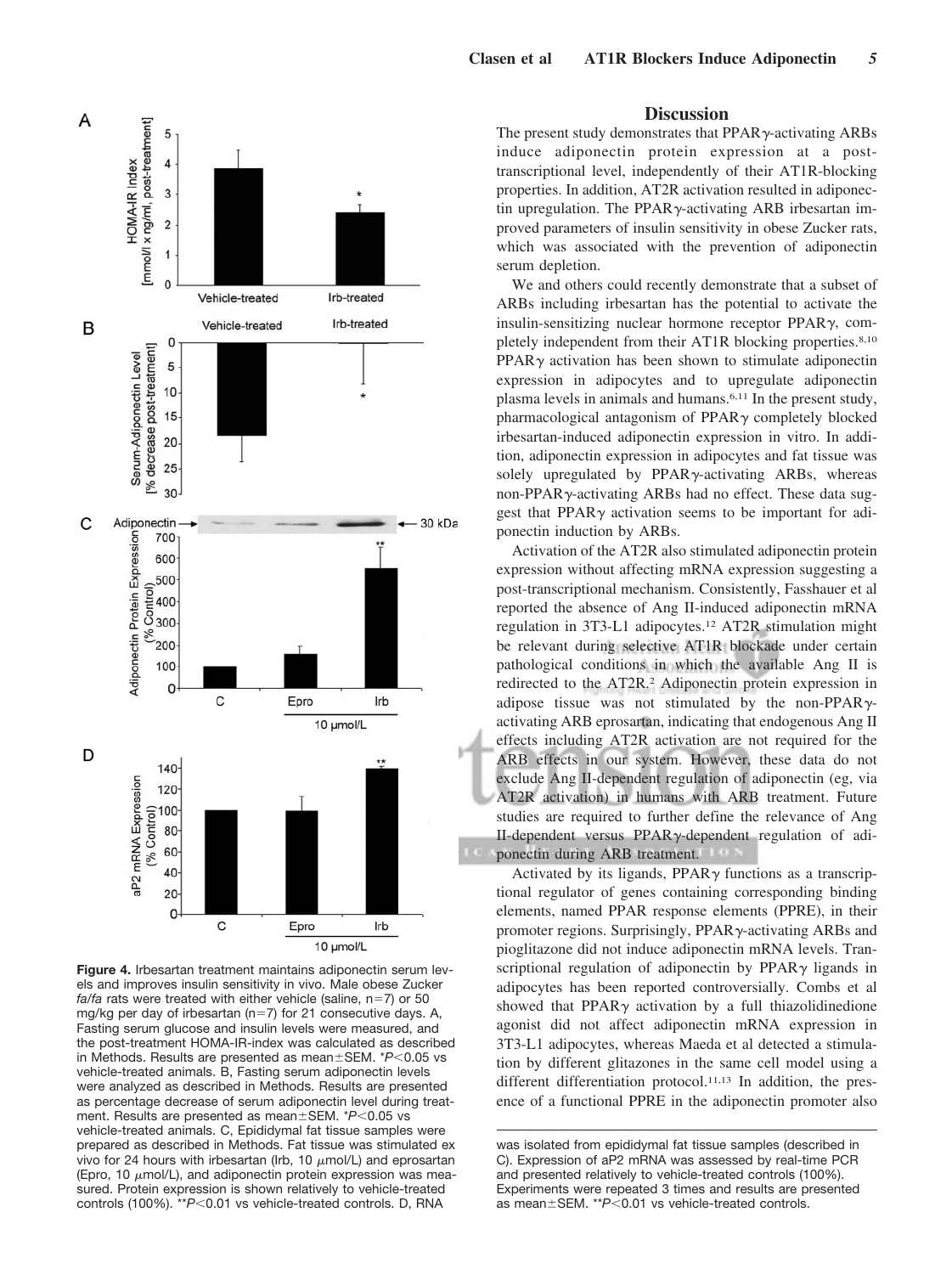remains controversial. A "putative" PPRE, which is depending on the presence of the competence factor, liver receptor homolog-1, has been identified in the human adiponectin promoter.14 However, a "classical" PPRE has not been identified in the human or mouse promoter.15,16 In conclusion, these studies propose that the transcriptional mechanism of  $PPAR<sub>\gamma</sub>$ -induced adiponectin regulation in adipocytes is still unclear. Our data suggest the presence of additional posttranscriptional mechanisms of adiponectin regulation involving a PPAR<sub>Y</sub>-dependent stabilization of cellular protein levels.

The 26S proteasome, called "the proteasome" is a multicatalytic enzyme complex expressed in the nucleus and cytoplasm degrading multiple proteins to maintain regular cell function.17 The present study identifies adiponectin for the first time as a target protein for the proteasome pathway. Proteasome inhibition maintained adiponectin protein levels to the same extent as treatment with the PPAR $\gamma$ -activating ARB irbesartan. Consistently, previous reports in hepatocellular carcinoma cells demonstrated that other  $PPAR<sub>\gamma</sub>$  ligands inhibit the ubiquitin–proteasome pathway, resulting in stabilization of the cell cycle inhibitor p27Kip1.18 However, proteasome activity was not directly inhibited by irbesartan suggesting an upstream mechanism of action. Upstream molecular events within the ubiquitin–proteasome pathway comprise protein modifications (eg, phosphorylation) and conjugation of ubiquitin to the protein, processes that might be targeted by irbesartan.19

There is now growing evidence that ARBs, in particular those with  $PPAR\gamma$ -activating characteristics, improve insulin sensitivity in diet-induced or genetic animal models of insulin resistance/diabetes.4,10 Benson et al showed that the potent  $PPAR<sub>Y</sub>$ -activating ARB telmisartan improves insulin sensitivity in a model of rats fed a high-fat diet, whereas losartan had no effect.<sup>10</sup> Adiponectin levels usually decline with increasing body weight, which is positively correlated with the degree of insulin resistance.<sup>6</sup> Absolute adiponectin levels and the degree of changes during interventions seem to contribute to the metabolic effects of adiponectin.6,20 Stabilization of adiponectin serum levels by irbesartan during weight gain in our study provides a new mechanism of insulin sensitization by  $PPAR\gamma$ -activating ARBs.

Clinical studies have demonstrated that ARBs (losartan, candesartan, valsartan) reduce the incidence of new onset diabetes.3 In addition, the ARBs losartan and candesartan increase adiponectin plasma levels in patients with essential hypertension.<sup>5,21</sup> Most of the named ARBs are weak PPAR $\gamma$ activators exerting activation only in very high concentrations.8,10 This may lead to the following deliberations. High concentrations of these compounds are required for  $PPAR\gamma$ activation.8 These concentrations might be achieved during accumulation in adipose tissue, still allowing PPAR $\gamma$ mediated insulin sensitization in fat during long-term treatment. Additional mechanism of insulin sensitization by ARBs do exist, eg, AT2R activation, improvement of insulin signaling, or adipose tissue remodeling associated with an improvement of muscular glucose use.22–24 Future clinical studies comparing PPAR $\gamma$ -activating ARBs with nonactivating ARBs are required to clearly show that  $PPAR\gamma$ -activating

substances are superior in the setting of insulin resistance/ type 2 diabetes mellitus and hypertension.

#### **Perspectives**

In summary, the present study identifies adiponectin as a new target protein for  $PPAR\gamma$ -activating ARBs, providing a new mechanism for their insulin-sensitizing actions. These data will help to understand the differences between  $ARBs$  with and without PPAR $\gamma$ -activating properties. Knowledge of molecular processes involved in insulin sensitization by those ARBs will also help to develop new  $PPAR\gamma$  modulators, which retain metabolic efficacy together with antihypertensive actions in the absence of side effects.

### **Acknowledgments**

We thank Andrea Weller for her excellent technical help in the analysis of proteasome activity. We thank Sanofi-Aventis, Berlin, Germany, for kindly providing irbesartan, and Boehringer Ingelheim GmbH & Co, KG, Biebrich an der Rises, Germany, for kindly providing telmisartan. T.U. and U.K. are supported by the Deutsche Forschungsgemeinschaft (GK 754). T.U. is a member of the advisory boards from Boehringer, MSD, Abbot, Novartis, Glaxo-Smith-Kline, Sanofi-Aventis, and Takeda. T.U. has received research grants from Boehringer, MSD, Novartis, and Takeda. U.K. has received research grants from Boehringer, MSD, and Glaxo-Smith-Kline.

#### **References**

- 1. de Gasparo M, Catt KJ, Inagami T, Wright JW, Unger T. International union of pharmacology. XXIII. The angiotensin II receptors. *Pharmacol Rev.* 2000:52:415–472.
- 2. Unger T. The role of the renin-angiotensin system in the development of cardiovascular disease. *Am J Cardiol.* 2002;89:3A–9A.
- 3. Scheen AJ. Prevention of type 2 diabetes mellitus through inhibition of the Renin-Angiotensin system. *Drugs*. 2004;64:2537–2565.
- 4. Henriksen EJ, Jacob S, Kinnick TR, Teachey MK, Krekler M. Selective angiotensin II receptor receptor antagonism reduces insulin resistance in obese Zucker rats. *Hypertension*. 2001;38:884 – 890.
- 5. Furuhashi M, Ura N, Higashiura K, Murakami H, Tanaka M, Moniwa N, Yoshida D, Shimamoto K. Blockade of the renin-angiotensin system increases adiponectin concentrations in patients with essential hypertension. *Hypertension*. 2003;42:76 – 81.
- 6. Fasshauer M, Paschke R, Stumvoll M. Adiponectin, obesity, and cardiovascular disease. *Biochimie*. 2004;86:779 –784.
- 7. Engeli S, Schling P, Gorzelniak K, Boschmann M, Janke J, Ailhaud G, Teboul M, Massiera F, Sharma AM. The adipose-tissue renin-angiotensin-aldosterone system: role in the metabolic syndrome? *Int J Biochem Cell Biol*. 2003;35:807– 825.
- 8. Schupp M, Janke J, Clasen R, Unger T, Kintscher U. Angiotensin type 1 receptor blockers induce peroxisome proliferator-activated receptor-gamma activity. *Circulation*. 2004;109:2054 –2057.
- 9. Kintscher U, Lyon C, Wakino S, Bruemmer D, Feng X, Goetze S, Graf K, Moustakas A, Staels B, Fleck E, Hsueh WA, Law RE. PPARalpha inhibits TGF-beta-induced beta5 integrin transcription in vascular smooth muscle cells by interacting with Smad4. *Circ Res*. 2002;91:e35-e44.
- 10. Benson SC, Pershadsingh HA, Ho CI, Chittiboyina A, Desai P, Pravenec M, Qi N, Wang J, Avery MA, Kurtz TW. Identification of telmisartan as a unique angiotensin II receptor antagonist with selective PPARgammamodulating activity. *Hypertension*. 2004;43:993–1002.
- 11. Combs TP, Wagner JA, Berger J, Doebber T, Wang WJ, Zhang BB, Tanen M, Berg AH, O'Rahilly S, Savage DB, Chatterjee K, Weiss S, Larson PJ, Gottesdiener KM, Gertz BJ, Charron MJ, Scherer PE, Moller DE. Induction of adipocyte complement-related protein of 30 kilodaltons by PPARgamma agonists: a potential mechanism of insulin sensitization. *Endocrinology*. 2002;143:998 –1007.
- 12. Fasshauer M, Klein J, Neumann S, Eszlinger M, Paschke R. Hormonal regulation of adiponectin gene expression in 3T3–L1 adipocytes. *Biochem Biophys Res Commun*. 2002;290:1084 –1089.